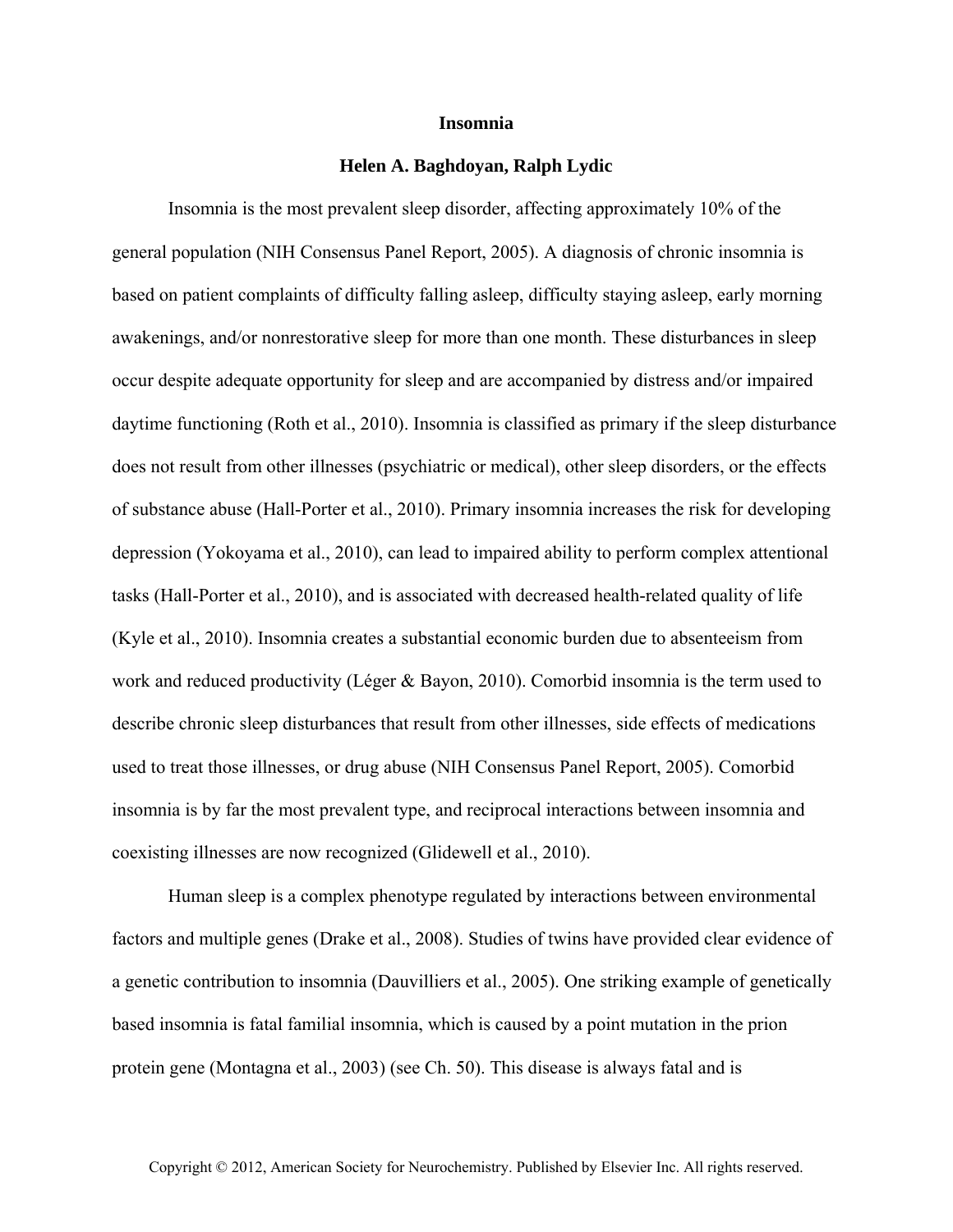characterized by a loss of slow-wave sleep due to degeneration of the thalamus.

Neurochemical mechanisms of primary insomnia are poorly understood. Current models of insomnia are focused on hyperarousal caused by an interaction between biological, cognitive and emotional factors (Hall-Porter et al., 2010). Functional neuroimaging during sleep has provided support for the hypothesis that in patients with insomnia key brain regions regulating wakefulness (see text of this chapter) do not deactivate during sleep, nor are these brain regions adequately activated during wakefulness (Nofzinger, 2008). These data emphasize the importance of preclinical studies aiming to characterize sleep-dependent neurochemical changes in the multiple brain regions that regulate sleep and wakefulness.

Pharmacological treatment of insomnia involves a wide range of agents, and the efficacy of these agents fits with what is known about the underlying neurochemistry of sleep. Drugs approved for the treatment of insomnia by the United States Food and Drug Administration include nine benzodiazepine receptor agonists (BzRAs), the melatonin MT1 and MT2 receptor agonist ramelteon, and most recently the tricyclic antidepressant doxepin (Roth et al., 2010). BzRAs, which are recommended as first-line pharmacologic treatment, have a binding site on the  $GABA_A$  receptor complex and act as allosteric modulators to enhance inhibition mediated by endogenous GABA. BzRAs are thought to increase sleep by inhibiting wakefulness-promoting monoaminergic and cholinergic neurons. Although some BzRAs have a benzodiazepine structure (flurazepam, triazolam, temazepam, estazolam, quazepam) and others are non-benzodiazepines (eszopiclone, zaliplon, zolpidem, zolpidem extended-release), all of these drugs bind to  $GABA_A$ receptors composed of  $α1-3,5β2,3γ2,3$  subunits (see Ch. 18). Whereas the benzodiazepines have similar affinity for all four  $\alpha$  subunits, the non-benzodiazepine zolpidem has greater affinity for  $\alpha$ 1 than for the other  $\alpha$  subtypes and the non-benzodiazepine eszopiclone is thought to have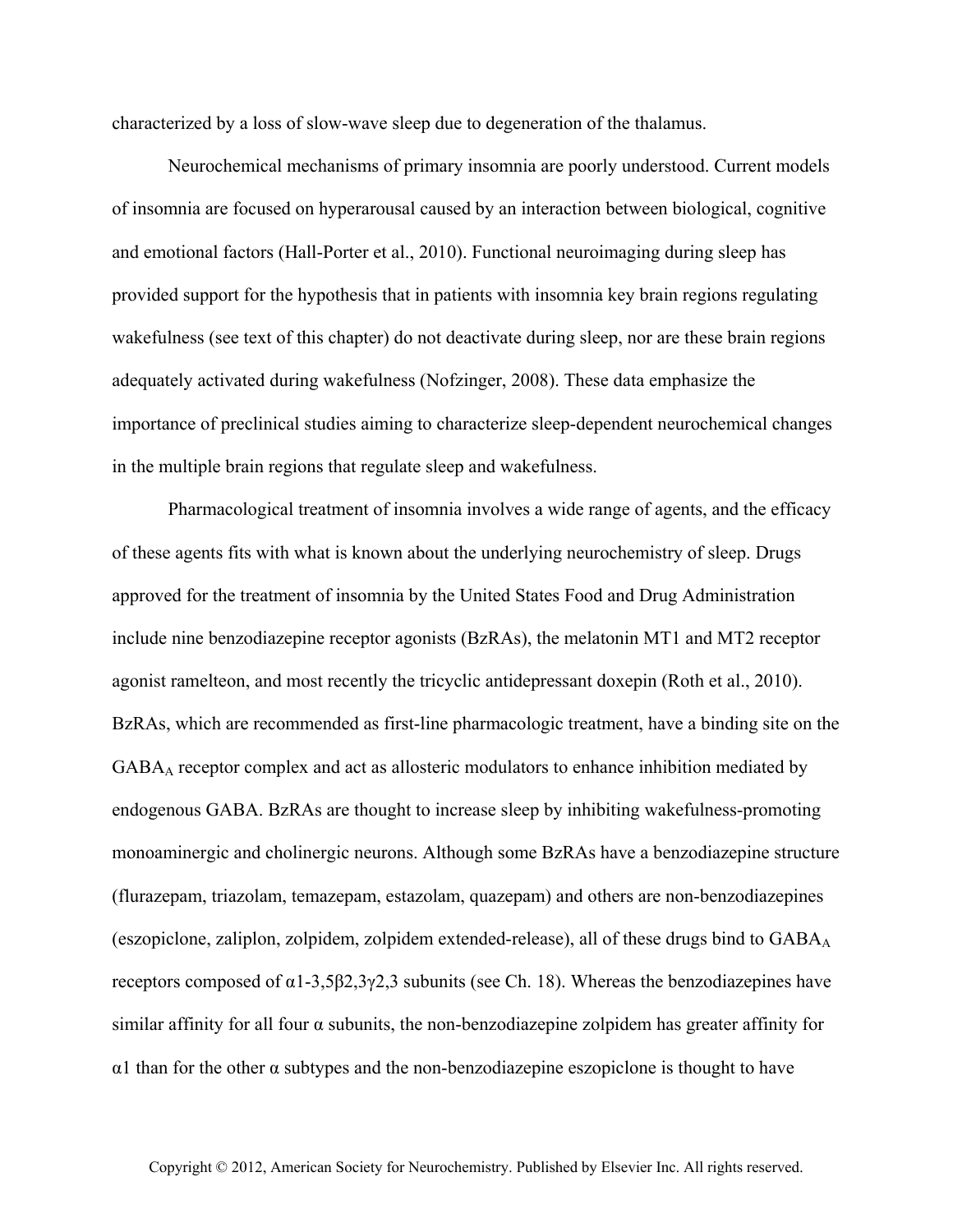relatively high affinity for the  $\alpha$ 1 and  $\alpha$ 3 subtypes (Hambrecht-Wiedbusch et al., 2010; Roth & Roehrs, 2010). How these binding affinities translate into differential responses in patients is not yet known.

A point mutation expressed as an altered  $\beta$ 3 subunit of the GABA<sub>A</sub> receptor complex has been identified in humans (Buhr et al., 2002). Of relevance to insomnia is that functional analyses of human  $GABA_A$  receptors containing the mutated  $\beta$ 3 subunit showed that the mutation causes faster deactivation of the chloride ion channel (Buhr et al., 2002). Such a mutation could have the effect of decreasing GABAergic transmission. One patient with chronic insomnia was found to have this mutation, suggesting the intriguing possibility that reduced GABAergic inhibition may contribute to insomnia in humans (Buhr et al., 2002). Mice lacking the β3 subunit show altered sleep responses to the benzodiazepine midazolam (Wisor et al., 2002), and point mutations in the  $\alpha$ 1 subunit cause mice to be insensitive to the sleep-inducing effects of diazepam (Tobler et al., 2001). An exciting opportunity for sleep neurochemistry is identification of genetically modified neurotransmitter receptor systems that increase risk for insomnia.

## **References**

Buhr, A., Bianchi, M. T., Baur, R., Courtet, P., Pignay, V., Boulenger, J. P., et al. (2002). Functional characterization of the new human GABA<sub>A</sub> receptor mutation 3(R192H). *Human Genetics*, *111*, 154–160.

Dauvilliers, Y., Maret, S., & Tafti, M. (2005). Genetics of normal and pathological sleep in humans. *Sleep Medicine Reviews*, *9*, 91–100.

Drake, C. L., Schofield, H., & Roth, T. (2008). Vulnerability to insomnia: The role of familial aggregation. *Sleep Medicine*, *9*, 297–302.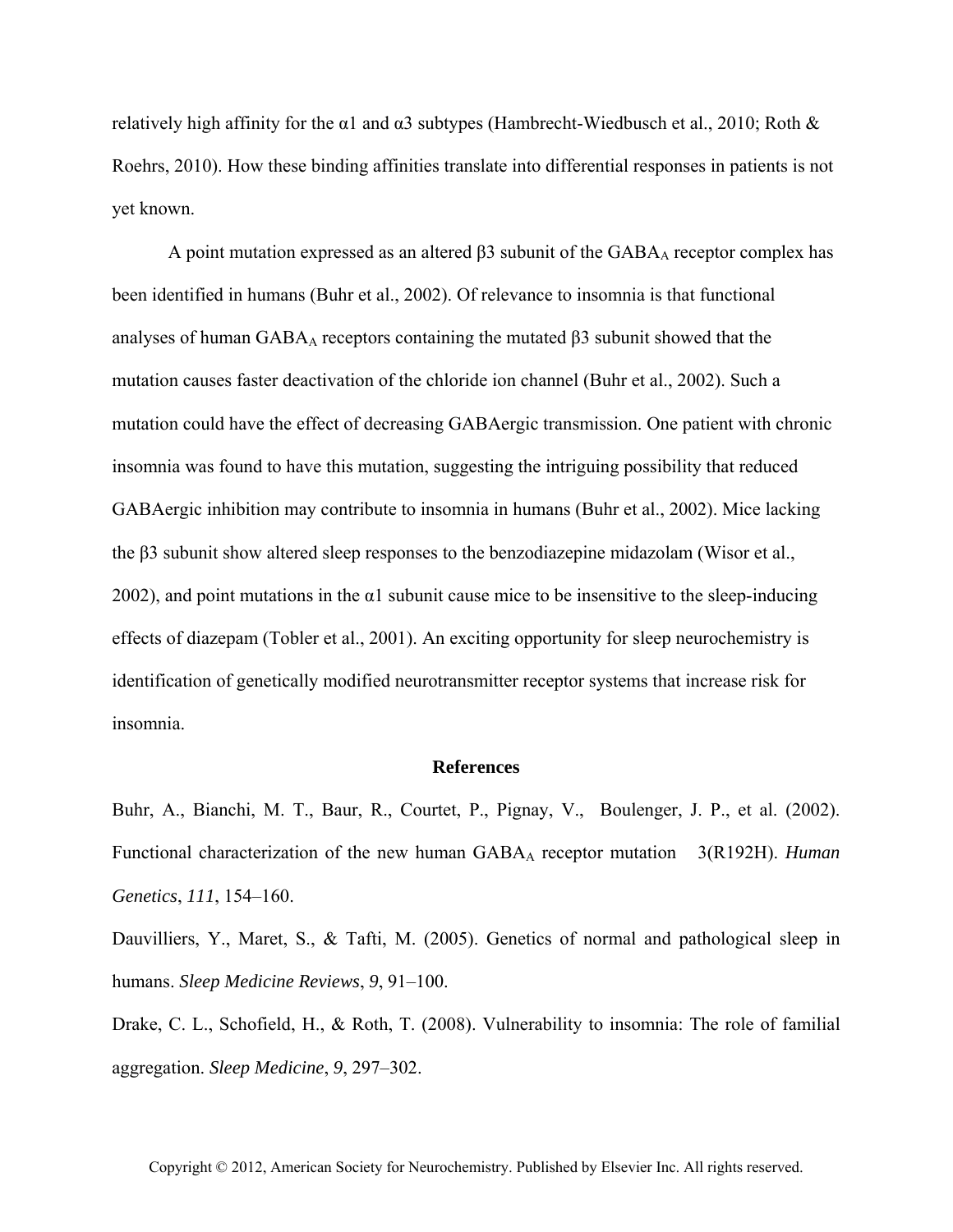Glidewell, R. N., Moorcroft, W. H., & Lee-Chiong, T. (2010). Comorbid insomnias: Reciprocal relationships and medication management. *Sleep Medicine Clinical*, *5*, 627–646.

Hall-Porter, J. M., Curry, D. T., & Walsh, J. K. (2010). Pharmacologic treatment of primary insomnia. *Sleep Medicine Clinical*, *5*, 609–625.

Hambrecht-Wiedbusch, V. S., Gauthier, E. A., Baghdoyan, H. A., & Lydic, R. (2010). Benzodiazepine receptor agonists cause drug-specific and state–specific alterations in EEG power and acetylcholine release in rat pontine reticular formation. *Sleep*, *33*, 909–918.

Kyle, S. D., Morgan, K., & Espie, C. A. (2010). Insomnia and health-related quality of life. *Sleep Medicine Reviews*, *14*, 69–82.

Léger, D., & Bayon, V. (2010). Societal costs of insomnia. *Sleep Medicine Reviews*, *14*, 379– 389.

Montagna, P., Gambetti, P., Cortelli, P., & Lugaresi, E. (2003). Familial and sporadic fatal insomnia. *Lancet Neurology*, *2*, 167–176.

NIH Consenses Panel Report (2005). National Institutes of Health state of the science conference statement: Manifestations and management of chronic insomnia in adults. *Sleep*, *28*, 1049–1057.

Nofzinger, E. A. (2008). Functional neuroimaging of sleep disorders. *Current Pharmaceutical Design*, *14*, 3417–3429.

Roth, T., & Roehrs, T. A. (2010). Pharmacotherapy for insomnia. *Sleep Medicine Clinical*, *5*, 529–539.

Tobler, I., Kopp, C., & Rudolph, U. (2001). Diazepam-induced changes in sleep: Role of the 1 GABAA receptor subtype. *Proceedings of the National Academy of Sciences of the United States of America*, *98*, 6464–6469.

Wisor, J. P., DeLorey, T. M., Homanics, G. E., & Edgar, D. M. (2002). Sleep states and sleep